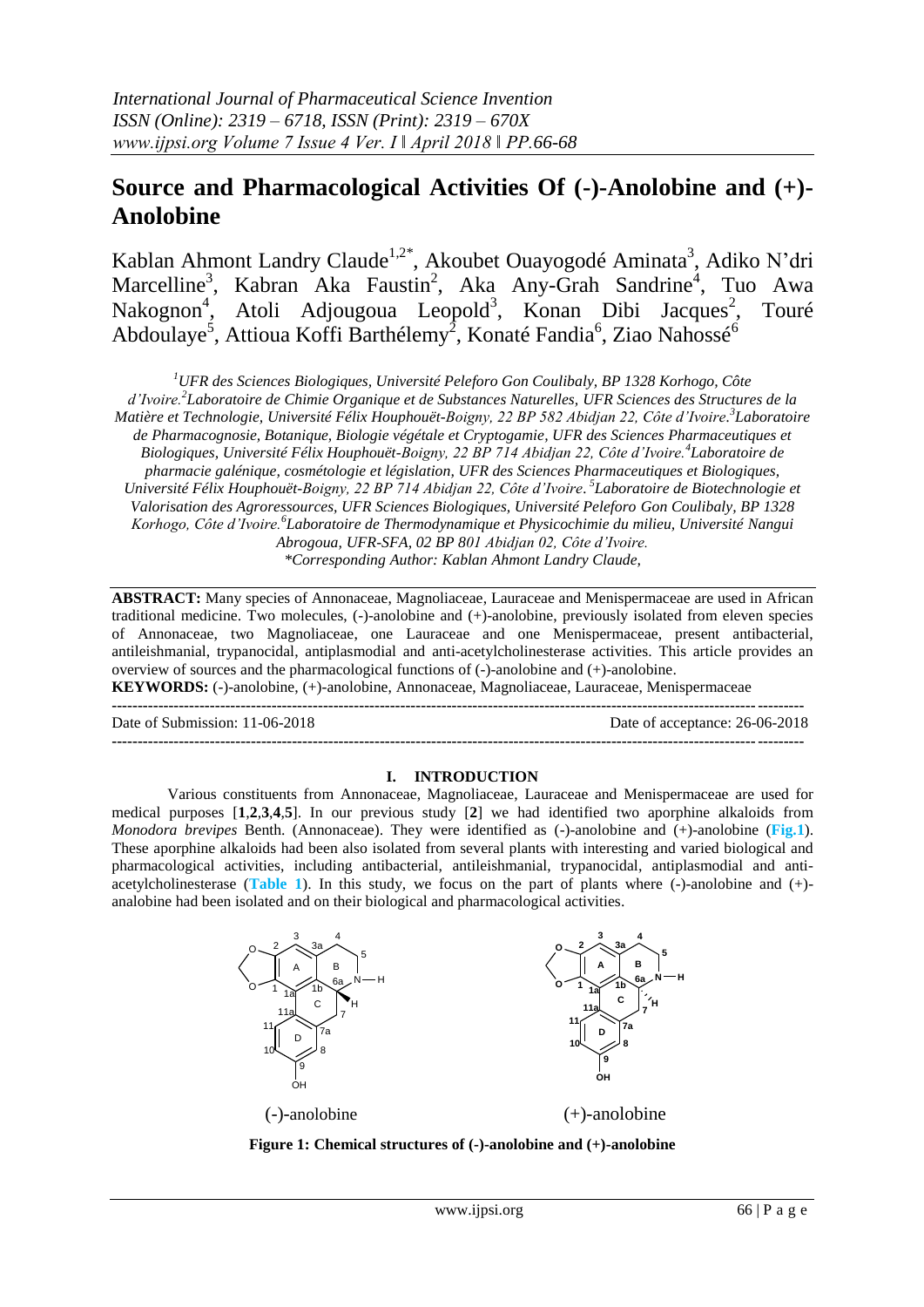# **II. DISCUSSION**

(-)-anolobine and (+)-anolobine had been previously isolated from several species of Annonaceae (*Annona cherimola; Annona glabra; Annona squamosa; Asimina triloba; Duguetia obovata; Fissistigma oldhamii; Goniothalamus amuyon; Guatteria goudotiana; Monodora brevipes; Monodora crispata; Polyalthia acuminata*) [**1**,**6**,**7**,**8**,**9**,**10**,**11**,**12**], Magnoliaceae (*Magnolia coco*; *Michelia champaca*) [**13**,**14**], Lauraceae (*Actinodaphne macrophylla*) [**15**] and Menispermaceae (*Stephania cepharantha*) [**16**]. Analogues of these compounds were also described in *Monodora junodii* [**17**], *M. tenuifolia* [**18**] and *Monodora angolensis* [**19**]. Indeed, aporphines are considered as strong chemotaxonomical markers of Magnoliales, deriving from (S)-reticuline, with or without inversion of the configuration at C-6a along their biogenetic pathway, as evidenced by the enantiomeric compounds (-)-anolobine and (+)-anolobine. Both series of enantiomers were encountered concomitantly in other *Monodora* species such as *M. junodii* [**17**]. Concerning (-)-anolobine and (+)-anolobine, they are found in several parts of plants (stem barks, leaves, roots, woods and branches). They possessed varied biological and pharmacological activities (antibacterial, antileishmanial, trypanocidal, antiplasmodial and antiacetylcholinesterase) [**2**,**12**,**15**,**20**].

### **Table 1: (-)-anolobine and (+)-anolobine isolated from plants and its pharmacological effects.**

| <b>Sources</b>                                                              | <b>Pharmacological effects</b> |
|-----------------------------------------------------------------------------|--------------------------------|
| Annonaceae                                                                  | Antimicrobial:                 |
| Annona cherimola; Annona glabra; Annona squamosa; Asimina triloba; Duguetia | antiplasmodial;                |
| obovata; Fissistigma oldhamii; Goniothalamus amuyo; Guatteria goudotiana;   | antiacetylcholinesterase;      |
| Monodora brevipes; Monodora crispata; Polyalthia acuminata                  | antileishmanial; trypanocidal  |
| <b>Magnoliaceae</b>                                                         |                                |
| Magnolia coco; Michelia champaca                                            |                                |
| Lauraceae                                                                   |                                |
| Actinodaphne macrophylla                                                    |                                |
| Menispermaceae                                                              |                                |
| Stephania cepharantha                                                       |                                |

### **Table 2: Sources and parts of plants where (-)-anolobine and (+)-anolobine are isolated.**

| <b>Plants</b>            | Part of plant    | <b>Compounds</b>  | Pharmacological<br>of<br>effects<br>$(-)$ |
|--------------------------|------------------|-------------------|-------------------------------------------|
|                          |                  |                   | anolobine or $(+)$ -anolobine             |
| Actinodaphne macrophylla | Stem barks       | anolobine $(U^*)$ | Antiplasmodial; antimicrobial             |
| Annona cherimola         | Stem barks       | (-)-anolobine     | $NT^*$                                    |
| Annona glabra            | Leaves           | (-)-anolobine     | Anti-acetylcholinesterase                 |
| Annona squamosa          | Roots            | anolobine $(U)$   | NT                                        |
| Asimina triloba          | Stem barks       | anolobine (U)     | NT                                        |
| Duguetia obovata         | Stem barks       | (-)-anolobine     | NT                                        |
| Goniothalamus amuyon     | Woods            | (-)-anolobine     | NT                                        |
| Guatteria goudotiana     | Stem barks       | (-)-anolobine     | <b>NT</b>                                 |
| Monodora brevipes        | Leaves           | (-)-anolobine     | Antileishmanial; trypanocidal             |
| Monodora crispata        | Leaves           | (-)-anolobine;    | Antileishmanial; trypanocidal             |
|                          |                  | $(+)$ -anolobine  | Antileishmanial; trypanocidal             |
| Polyalthia acuminata     | Barks and leaves | anolobine $(U)$   | NT                                        |
| Fissistigma oldhamii     | Woods            | (-)-anolobine     | NT                                        |
| Magnolia coco            | Stem barks       | anolobine $(U)$   | NT                                        |
| Michelia champaca        | <b>Branches</b>  | (-)-anolobine     | NT                                        |
| Stephania cepharantha    | Roots            | anolobine (U)     | NT                                        |

\*U: unspecified; NT: Not tested

# **III. ANTIMICROBIAL ACTIVITY**

Anolobine was the most active compound against gram positive bacteria with  $MIC<sub>90</sub>$  between 12 and 50 mg/L. It also showed activity against *Mycobacterium phlei* (MIC 6-25 mg/L). The action against susceptible microorganisms was bactericidal [**20**]. Anolobine induced chromosomal aberrations at relatively low concentrations as low as  $2.5\mu$ g/mL.

# **IV. ANTIPLASMODIAL ACTIVITY**

Anolobine isolated from the barks of *Actinodaphne macrophylla* demonstrated *in vitro*, antiplasmodial activity against *Plasmodium falciparum* 3D7 with  $IC_{50}$  value of 1.38  $\mu$ M, comparable with the reference standard, chloroquine [**15**].